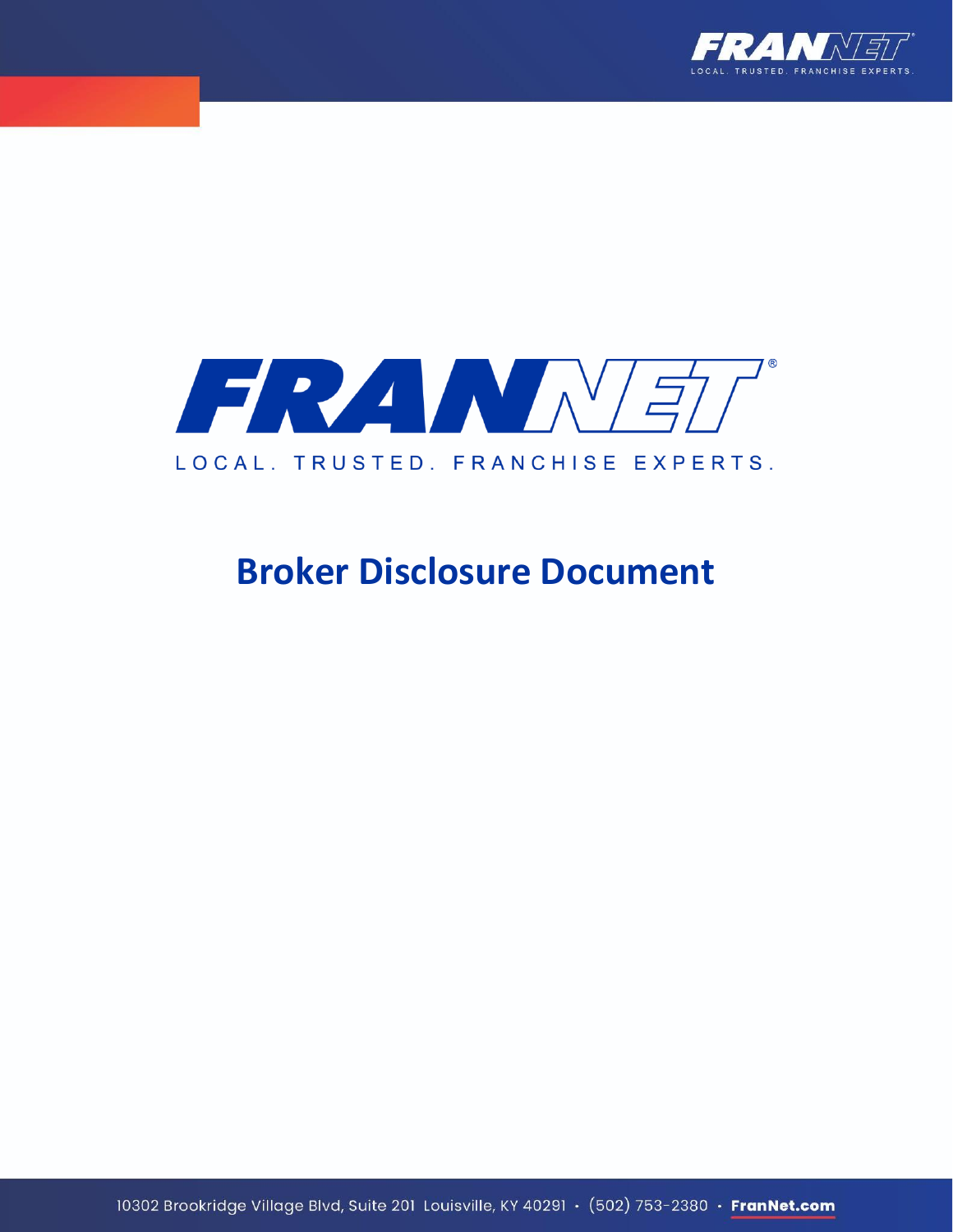

## **Who We Are and What We Do:**

FranNet was founded in 1987 by Howard Bassuk and through his company, Hobassco, began offering FranNet consulting services. In 2006, a group of established FranNet office owners bought FranNet from Mr. Bassuk. Our principal business address is 10302 Brookridge Village Blvd., Suite 201, Louisville, KY 40291.

FranNet's services consist of providing guidance, information, and support to prospective franchise owners (clients/candidates) and assisting them through a process in which the candidate outlines a profile of the type of franchise that is most suitable for the candidate. Based on the candidate's interests, goals and skill sets, FranNet Consultants present the candidate with franchise opportunities that fit their profile, along with a process that outlines the steps to research the prioritized franchise opportunities. This enables the candidate to make an educated decision and for the Franchisor to be presented with prequalified candidates that fit its franchisee profile. FranNet Consultants do not sell franchises. The Franchisor controls the sales process, and the candidate ultimately makes the decision to buy or reject each franchise presented to them.

FranNet, LLC is a franchise company and annually files a Franchise Disclosure Document which includes three-year audited financial statements and all other required information. Despite having very few franchises available, FranNet files an updated FDD in all registration states on an annual basis.

FranNet's Franchisees and Associates (Consultants) live and work in their territories. We are a "local" based organization. We can refer the franchise candidates to local attorneys and CPAs. We can refer the candidates to the local SCORE or SBDC counselor for assistance with business plans because we have a working relationship with these organizations.

## FranNet Executive Leadership

- **Chairman of the Board of Directors: Jack Armstrong**
	- Mr. Armstrong currently serves as Chairman of the Board of Directors of FranNet since June 2012. He has been on the Board of Directors since 2006 serving as Chief Executive Officer from June 2012- January 2015, Vice Chairman of the Board of Directors from November 2006 until June 2012.
- **Chief Executive Officer and Director: Jania Bailey**
	- Ms. Bailey was appointed Chief Executive Officer of FranNet on January 16, 2015, she was promoted from the position of Chief Operations Officer and presiding President. She has served on the Board of Directors since joining the company in 2006.
- **Vice Chairman of the Board of Directors: Blair Nicol**
	- Mr. Nicol was appointed Vice Chairman of the Board of Directors as of June 8, 2012. Mr. Nicol has served as a Director of FranNet since November 2006. Blair Nicol is also Managing Partner of Nicol Holdings, LLC.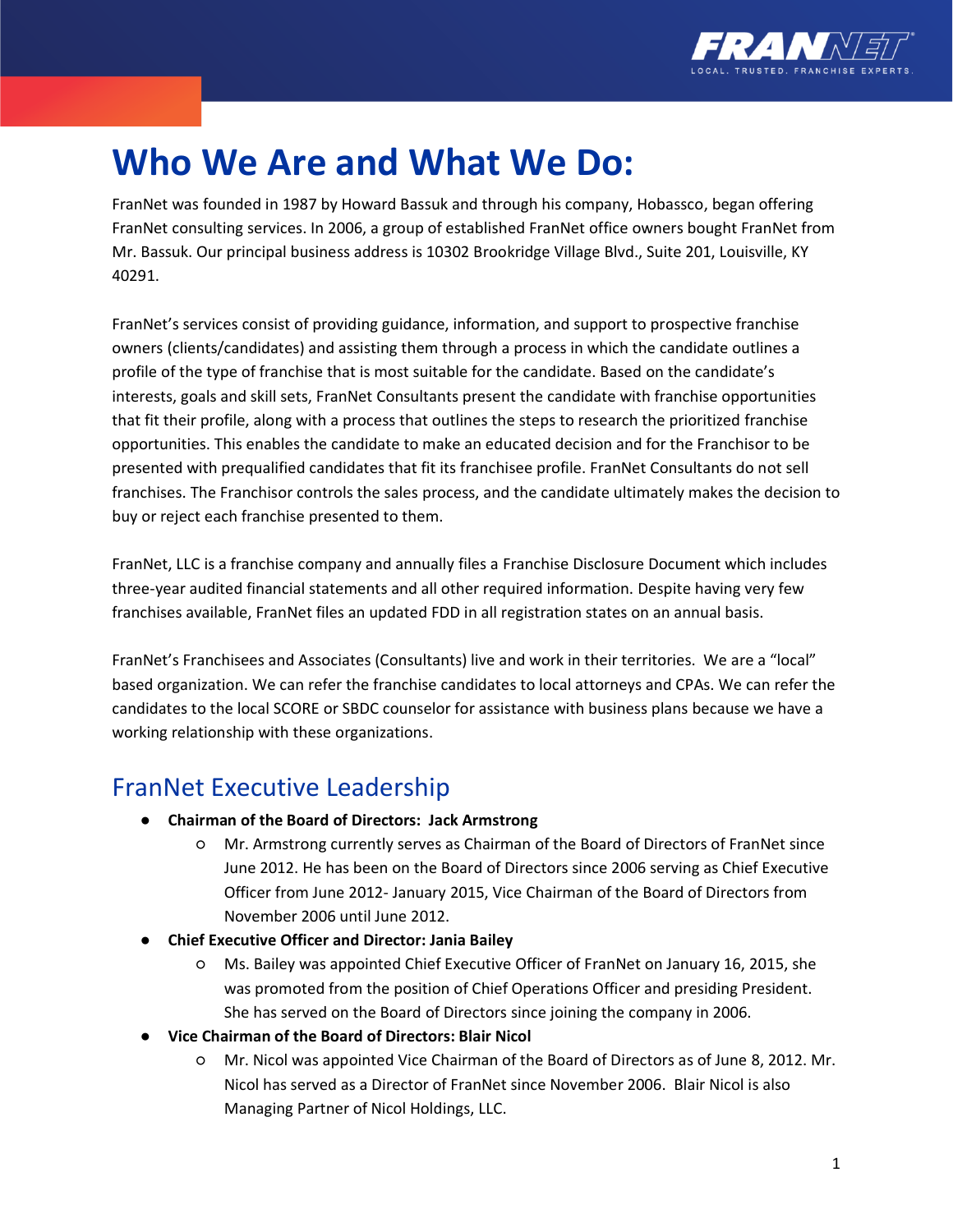

## FranNet Franchisees & Associates

**A full list of our FranNet Consultants can be found on the FranNet website.:**  <https://frannet.com/franchise-consultants/>

We are very proud of the professionalism and integrity of our consultants. These individuals are focused on providing the best possible service to the markets in which they serve. FranNet currently has four second generation FranNet consultants in the ranks. This speaks volumes to the commitment and longevity of our consultants.

#### **FranNet Franchisees and Associates Registration**

As of June 2018, all FranNet Franchisees and Associates are required to be registered in the state of New York, regardless of whether the Franchisee or Associate operates in those states. At FranNet, we believe all appropriate disclosure should be available to the candidates with whom we work.

## FranNet Mission

- We are committed to providing continuous marketing, business, and operational support to our Franchisees & Associates so that they are the most knowledgeable, professional, and successful Franchise Consultants in the industry.
- We are committed to providing focused attention to the franchisors we represent.
- We are committed to representing franchisors that our Franchisees & Associates can be proud to present to their prospects.
- We are committed to honesty, integrity and responsiveness to every Franchisee, Associate, Franchisor, and candidate whom we have the privilege of serving.
- We are committed to helping our Franchisees & Associates achieve financial success.
- We are committed to protecting and enhancing the FranNet brand and reputation.
- Our culture is based on our values, as a result, we expect everyone in our organization to promote, integrate and exhibit these values daily.

### FranNet Core Values

- Commitment to excellence.
- Providing quality service to our clients/candidates.
- Treating each other with respect, support, cooperation, and dignity.
- Continuous growth and improvement in all areas of our organization.

### FranNet Value to Franchisors

● Franchisors are presented candidates that know the fundamentals of their business and are interested in their brand, thereby wasting less time and resources.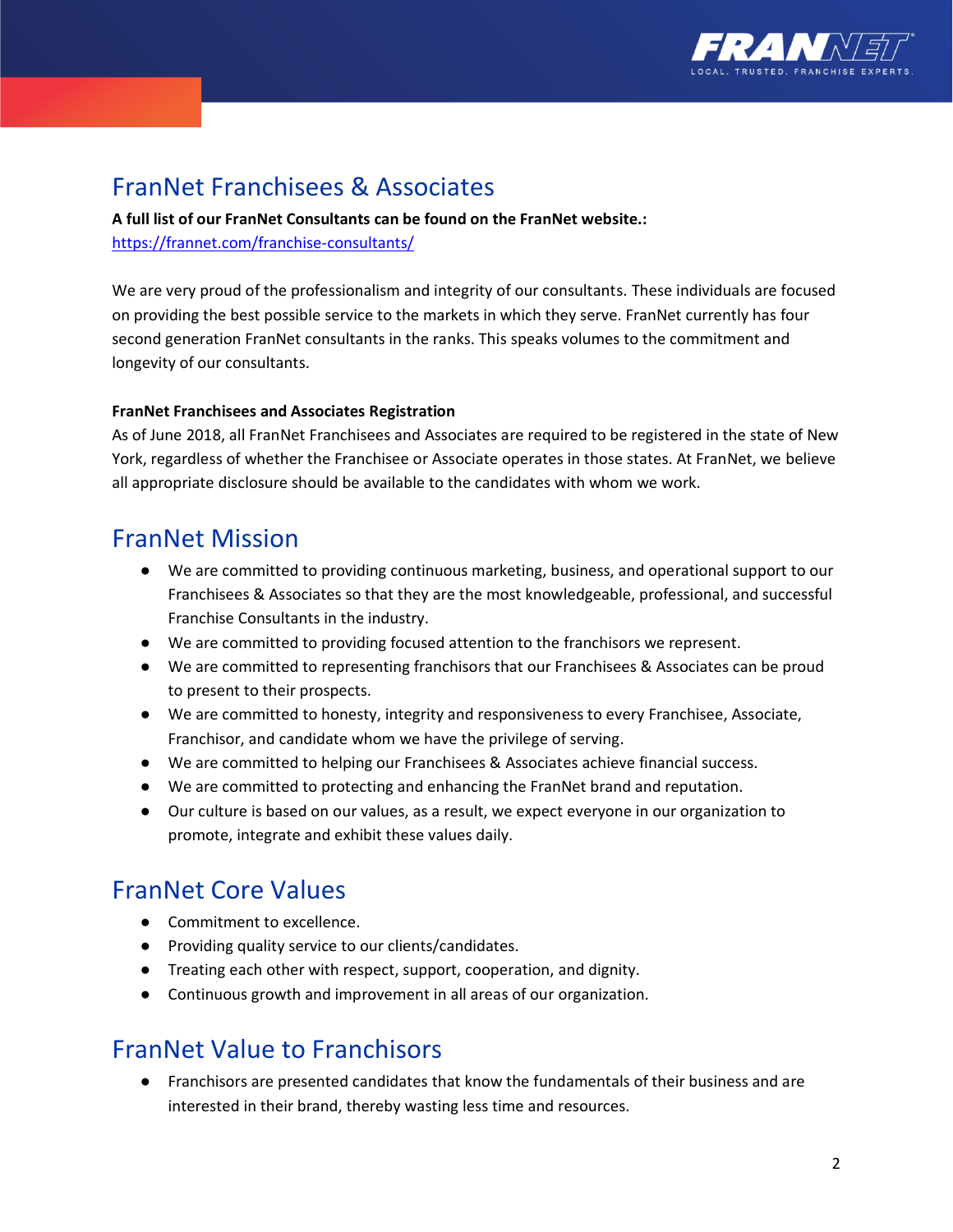

● We mitigate the franchisor's risk because our candidates have been educated about choices, due diligence and are encouraged to do intensive research and to employ professional advisors.

## FranNet Value to the Candidates

- We provide guidance, information, and support as candidates seek their personal goals.
- We assist the candidates by providing research tools and information to them.
- We also help the candidate find other professionals, including franchise attorneys, financial institutions, and business advisors.
- We introduce candidates to a variety of franchisors, so that rather than having to go from place to place to learn about specific businesses, they can learn the basics about several all-in-one spot.

### FranNet Client Bill of Rights

**The following information is provided to every client/candidate of FranNet when they begin the relationship with a FranNet Consultant.** 

- 1. FranNet Consultants will assist you in determining if franchise ownership is right for you.
- 2. FranNet Consultants adhere to the Code of Ethics of the International Franchise Association and the FranNet code of conduct.
- 3. FranNet Consultants will not pressure you or "talk you" into an opportunity that you do not believe fits your goals, budget or skill set.
- 4. FranNet Consultants listen to you and will take into consideration your expressed personal and professional concerns and/or interests when discussing potential franchise opportunities.
- 5. FranNet Consultants are available to coach and help you through the investigative process. You are accountable for your own commitments such as timelines, appointments, tasks, etc.
- 6. You may freely associate with any company or broker group that you believe is in your best interest.
- 7. FranNet Consultants will help you find the best resources to answer questions or concerns if they are unable to answer them. You have the right to disagree or question the consultant at any time during the process.
- 8. If you decide that franchise ownership is not for you, you are under no obligation to continue the process. You can discontinue your work with FranNet at any time.

## FranNet's Role in Your Business Ownership Journey

At FranNet, our goal is not to convince you that franchise ownership and new business opportunities are the right thing for you. Rather, we will help you understand the pros and cons of owning your own business and guide you through a process that will allow you to make an informed decision.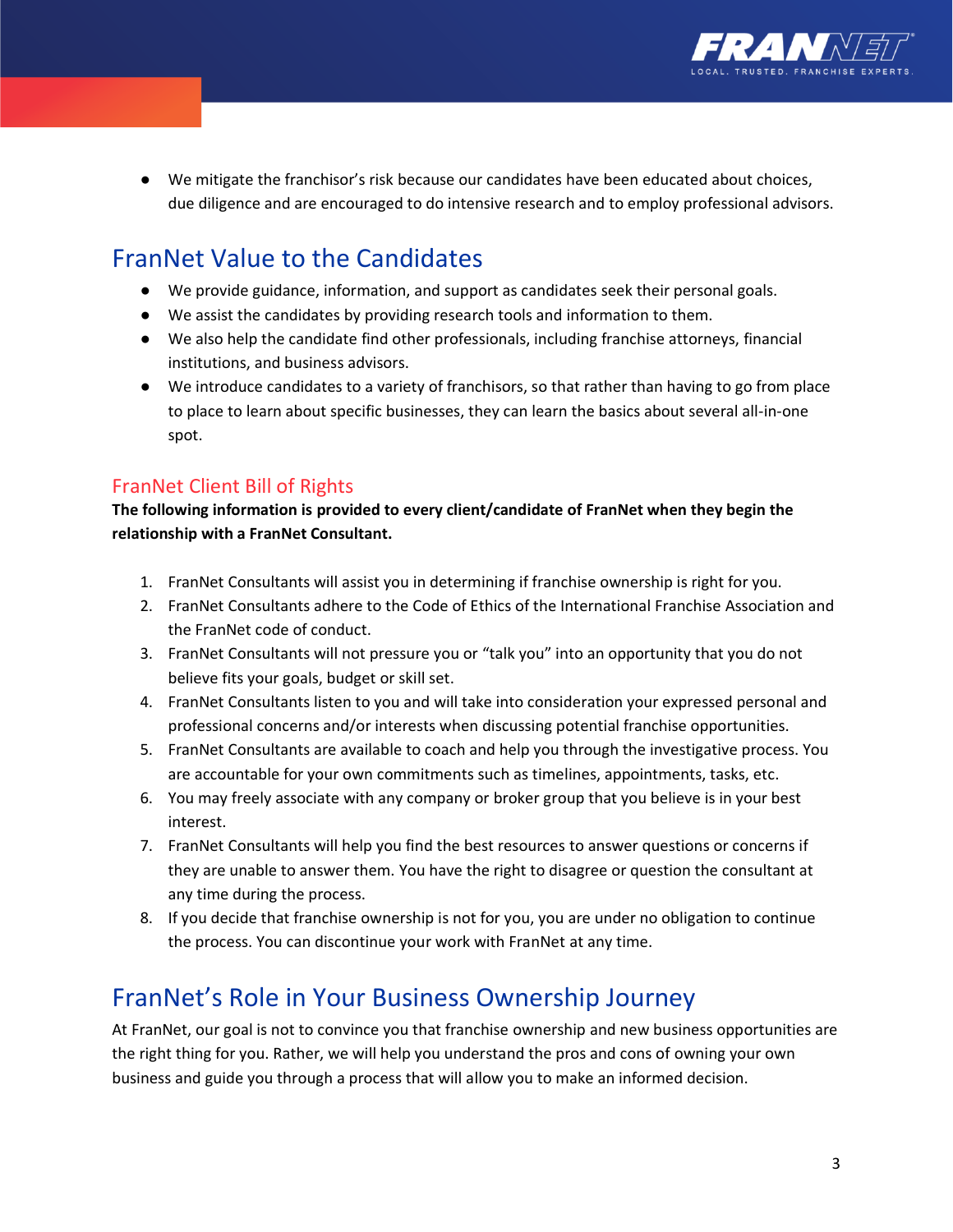

## Your Responsibilities in the Business Ownership Journey

The choice to buy a franchise at all, or any particular franchise, is yours and yours alone. You should conduct a thorough independent investigation of each franchise you consider. Once you decide to enter into a franchise agreement, your relationship is governed by that contract and FranNet cannot resolve any issues or dispute you may later have with your franchisor. In addition, FranNet does not represent that you can or will attain any particular level of revenue, costs or expenses or that you will generate income, which exceeds the initial payment of, or investment in, the franchise. Therefore, we strongly suggest that you consult your legal and financial advisors or personal accountant before you enter into any franchise agreement.

\*\*\*\*\*\*\*\*\*\*\*\*\*\*\*\*\*\*\*\*\*\*\*\*\*\*\*\*\*\*\*\*\*\*\*\*\*\*\*\*\*\*\*\*\*\*\*\*\*\*\*\*\*\*\*\*\*\*\*\*\*\*\*\*\*\*\*\*\*\*\*\*\*\*\*\*\*\*\*\*\*\*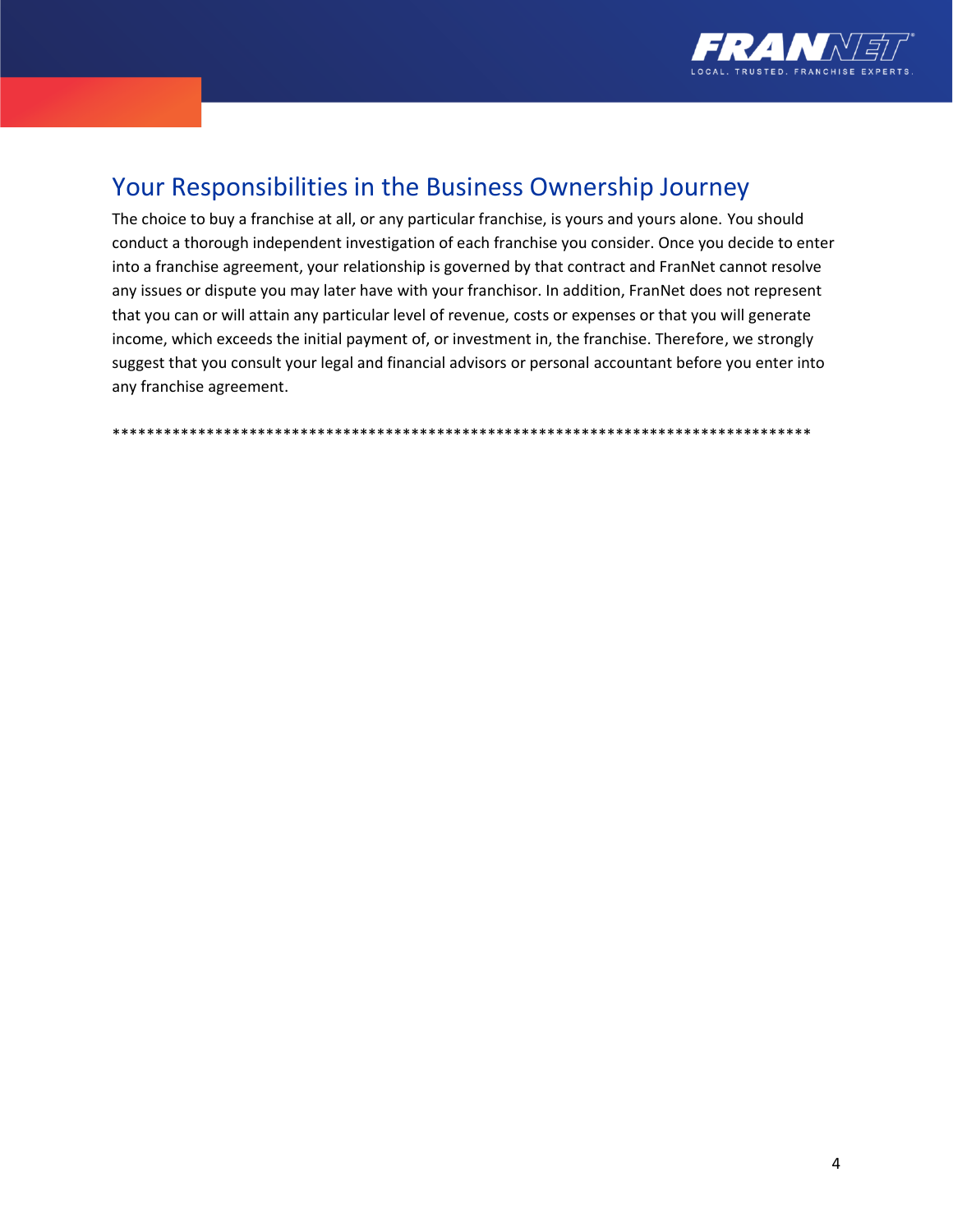



# **Voluntary Disclosure Document**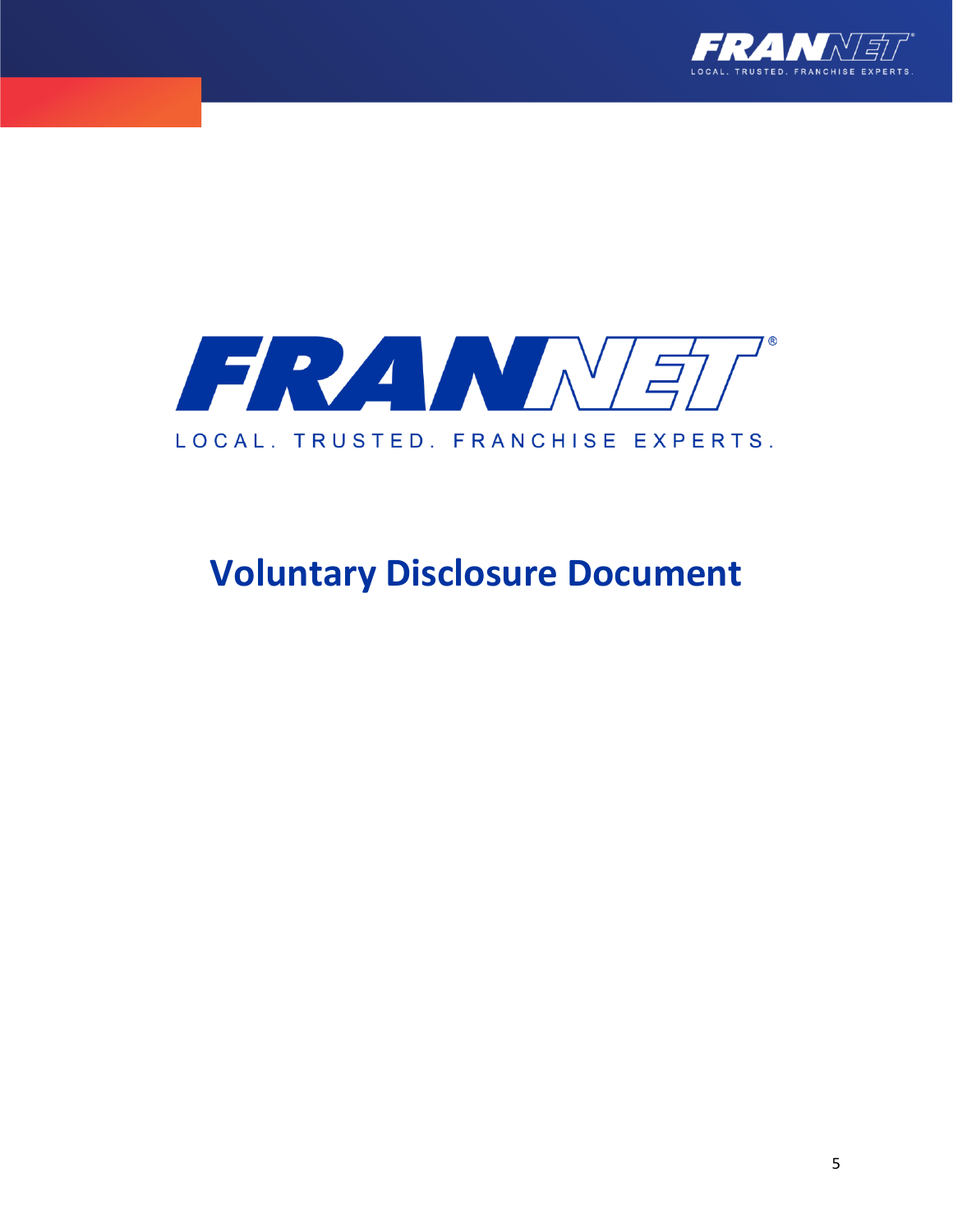

## Item 1 - Broker Education

Training Provided to FranNet Franchisees and Associates

FranNet has an extensive training program for all new Franchisees and Associates. In addition to the training for the new Franchisees and Associates, FranNet has an expansive library of training programs for continued education. FranNet offers on-going training in several different formats for the entire organization.

FranNet encourages the consultants to partake in continuing education offerings from the IFA and other industry providers.

FranNet requires that all Consultants complete the IFA FranGuard program within 6 months of joining the company.

## Item 2 - Franchisors Standards and Diversity

### Franchisor Selection Criteria

FranNet goes through a selection process very similar to the due diligence process we advise our clients follow when reviewing franchisors. The FranNet Selection Process is summarized below:

- Initial conversation/interview with the franchisor to obtain an overview of the concept.
- After the initial call, the franchisor is asked to complete a full application for consideration and to submit their FDD and financial statements for review.
- A full review is completed on the FDD and financials including an outside company comparing key performance indicators to competition in the same industry.
- FranNet's Inventory Committee reviews and evaluates all documentation. Upon approval by the Inventory Committee, the concept is advanced to the validation phase. Specifically, FranNet contacts a sampling of franchisees at the concept to learn more about the culture and support from the franchisor to the franchisees.
- After a satisfactory review, FranNet proposes and agrees to a contract before the franchisor is considered inventory for the FranNet system.

### Franchisor Diversity

As of July 2021, FranNet's current list of franchisors cover 103 different SIC (Standard Industry Classification) codes. No single SIC group accounted for over 18.5% of the franchisors currently on the list.

#### **FranNet Inventory 2021 SIC Codes and Percentages**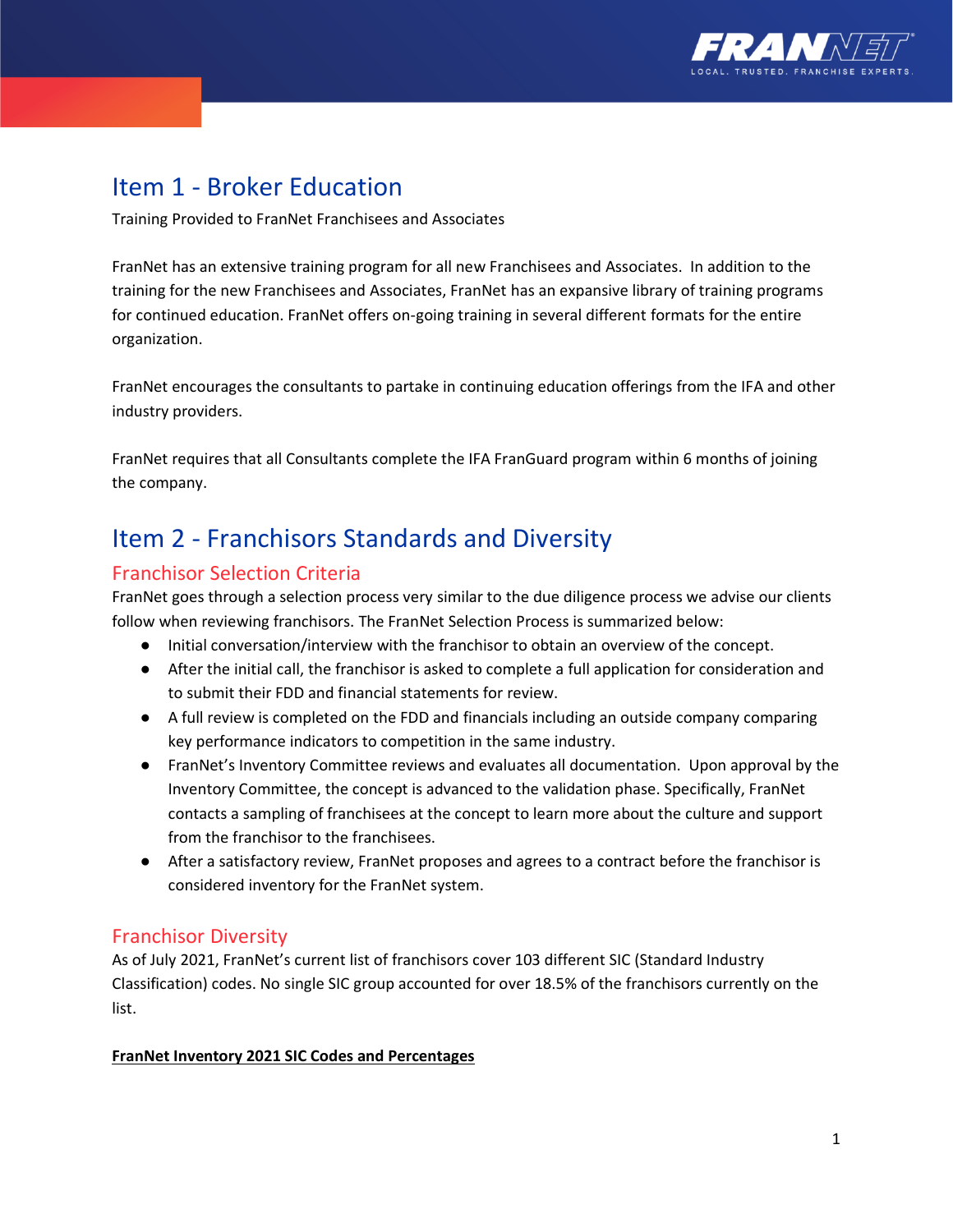

| 7311 - Advertising Agencies = 2.91%                                    | 5734 - Electronics Stores = 0.97%                                         |
|------------------------------------------------------------------------|---------------------------------------------------------------------------|
| 3585 - Air Conditioning and Warm Air Heating Equipment and             | 1731 – Electrical Contractors and Other Wiring Installation Contractors = |
| Commercial and Industrial Refrigeration Equipment Mfg. = 0.97%         | 0.97%                                                                     |
| 7389 - All Other Business Support Services = 3.88%                     | 8211 - Elementary and Secondary Schools = 0.97%                           |
| 7699 - All other Home Furnishing Stores = 0.97%                        | 8299 - Exam Preparation and Tutoring = 10.67%                             |
| 7299 - All Other Personal Services 3.88%                               | 7342 - Exterminating and Pest Control Services = 3.88%                    |
| 1799, 7353 - All Other Specialty Trade Contractors = 3.88%             | 7991, 7997, 7999 - Fitness and Recreational Sports Centers = 18.44%       |
| 7993 - Amusement Arcades = 0.97%                                       | 5713 - Floor Covering Stores = 1.94%                                      |
| 8361 - Assisted Living Facilities for the Elderly = 1.94%              | 5812 - Full-Service Restaurants = 6.79%                                   |
| 7532 - Automotive Body, Paint, and Interior Repair and Maintenance =   | 7538 - General Automotive Repair = 0.97%                                  |
| 0.97%                                                                  | 7699 - Home and Garden Equipment Repair and Maintenance = 1.94%           |
| 7536 - Automotive Glass Replacement Shops = 0.97%                      | 8082 - Home Health Care Services = 7.76%                                  |
| 5531 - Automotive Parts and Accessories Stores = 1.94%                 | 7352 - Home Health Equipment Rental = 0.97%                               |
| 7241 - Barber Shops = 0.97%                                            | 7349 - Janitorial Services = 18.44%                                       |
| 7299 - Barbershop, Beauty Parlor, or Hair Styling Salon 2.91%          | 0782 - Landscaping Services = 2.91%                                       |
| 7231 - Beauty Salons = 7.76%                                           | 8299 - Language Schools = 0.97%                                           |
| 2591 - Blind and Shade Mfg. = 1.94%                                    | 4225 - Lessors of Miniwarehouses and Self-Storage Units = 0.97%           |
| 7217 - Carpet and Upholstery Cleaning Services = 0.97%                 | 5812 - Limited-Service Restaurants = 5.82%                                |
| 8641 - Child and Youth Services = 2.91%                                | 7699 - Locksmiths = 0.97%                                                 |
| 8351 - Child Day Care Services = 2.91%                                 | 8742 - Marketing Consulting Services 0.97%                                |
| 7215 - Coin-Operated Laundries and Drycleaners = 0.97%                 | 1771 - Masonry Contractors = 0.97%                                        |
| 2759 - Commercial Printing (Except Screen and Books) 1.94%             | 5047 - Medical, Dental, and Hospital Equipment and Supplies Merchant      |
| 7629 - Consumer Electronics Repair and Maintenance = 0.97%             | Wholesalers = $1.94%$                                                     |
| 5999 - Cosmetics, Beauty Supplies, and Perfume Stores = 0.97%          | 3442 - Metal Window and Door Mfg. = 0.97%                                 |
| 7331 - Direct Mail Advertising = 1.94%                                 | 5736 - Musical Instrument and Supplies Stores = 0.97%                     |
| 7216 - Drycleaning and Laundry Services (Except Coin-Operated) = 0.97% |                                                                           |
| 1742 - Drywall and Insulation Contractors = 0.97                       |                                                                           |
|                                                                        |                                                                           |
|                                                                        |                                                                           |
|                                                                        |                                                                           |

## Item 3 – Franchise Placements

The following table shows the percentage of actual FranNet placements of new franchisees by industry category for the most recent five-year period, ending on December 31, 2020.

| <b>Business Type</b>                 | 5 Year Placement Percentage |
|--------------------------------------|-----------------------------|
| <b>Consumer Services</b>             | 36.2%                       |
| Home Based/ Mobile                   | 19.0%                       |
| <b>Business to Business Services</b> | 12.2%                       |
| Generic                              | 8.9%                        |
| Retail No Inventory                  | 7.7%                        |
| Retail With Inventory                | 7.6%                        |
| Automotive                           | 4.7%                        |
| Food                                 | 3.6%                        |
| <b>Grand Total</b>                   | 100.00%                     |